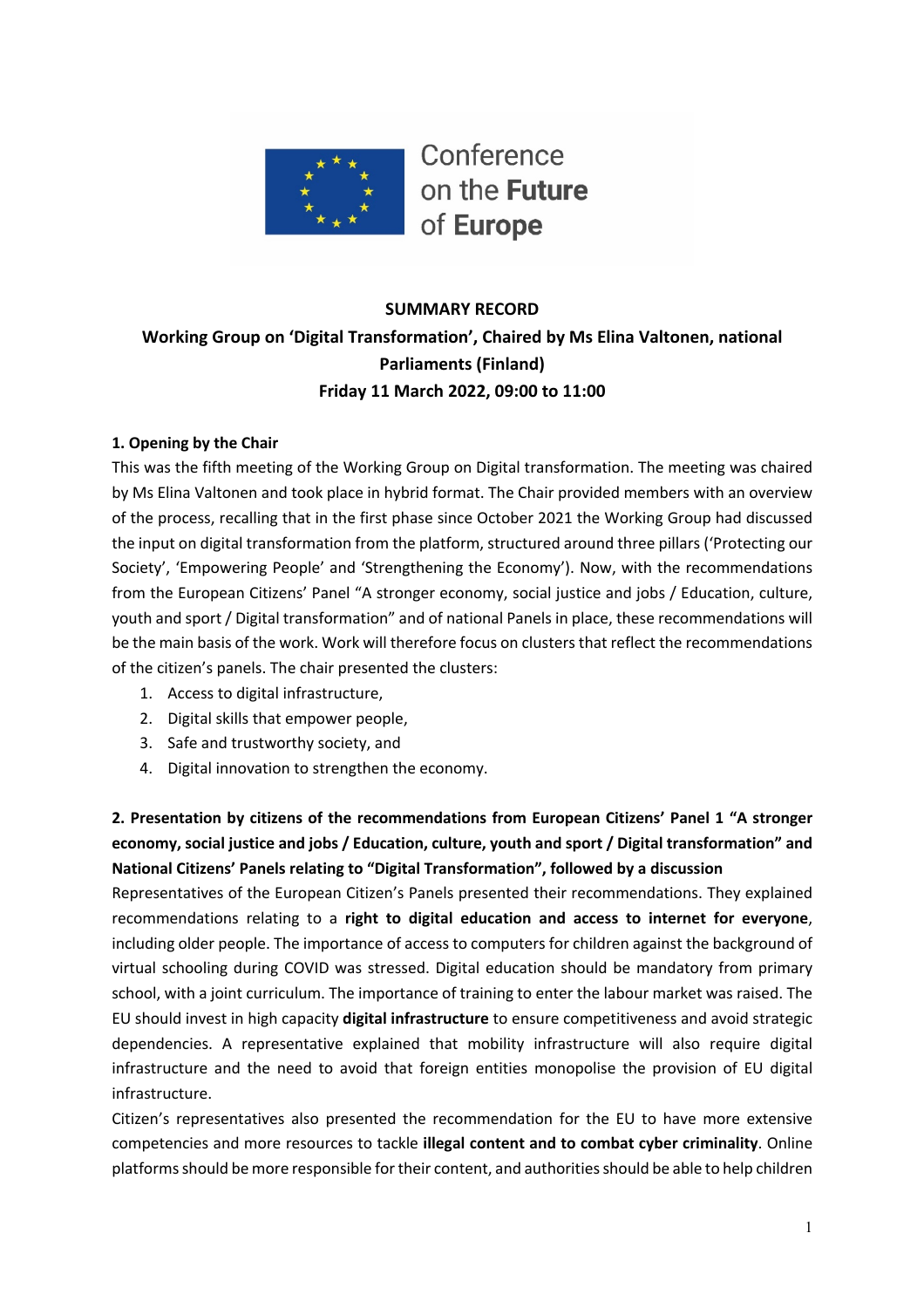against online sexual harassment. As regards digital skills and work, a recommendation for workers get digital training to be fit for the labour market and raising awareness on what existing platforms can do was presented. Another recommendation concerns **smart working** and raises **concerns over the offshoring of European jobs**, which should be prevented by incentives to be socially responsible. Another recommendation would oblige social media companies to implement better algorithms to distinguish reliable and false information while not having financial incentives to promote unreliable information and avoiding censorship. Another citizen panellist pointed to the physical and mental problems related to teleworking and suggested that companies should provide their employees with ergonomic seats and desks. Digital education throughout all stages of life was also recommended, with a highlight on soft skills and internet use.

A representative of the **national citizen panel of the Netherlands** presented three national recommendations. First, everybody in Europe should have a **fast, secure and stable internet connection**. Protection against **online crime** is extremely important to tackle at national and European level. Secondly, EU should ensure that **internet purchases are equally secure in all EU countries**. Power of large internet platforms should be limited by clear EU legislation. Thirdly, **privacy rules should be combined with practical implementation and explanation**, mainly through guidance provided by the Member States. The representative also called for including the youth in the decisionmaking on digital legislation, especially on media literacy and critical thinking.

In the discussions, several members referred to the **aggression against the Ukraine**, considering that this reinforced the need for many of the recommendations and the value of such a deliberative process on the future of Europe. The meeting was broadly structured around the four clusters and the following points were made in the discussion:

### **Access to digital infrastructure**

- $\triangleright$  Members were overall supportive of the respective recommendations, stressing the need for everyone to have access to digital infrastructure and to leave no one behind. Reference was made to internet access as a human right or that the EU should make affordable high speed internet a fundamental right to all EU citizens. Access to internet in less developed areas and in rural regions was considered essential and would require further funding. Ongoing initiatives were presented, such as work on making 5G and fibre accessible to more people, including high speed broadband to every household. The benefits of high speed internet for the single market and job opportunities was underlined.
- $\triangleright$  There was a call for the EU to ensure that digital infrastructure, in particular 6G, is firmly in European hands to guarantee the safety and security of Europeans and to ensure strategic autonomy. In relation to the recommendation for infrastructure to be a state asset to prevent monopolies, it was stressed that there are other ways to control monopolies and also ways to incentivise private companies to ensure wide coverage, for example by only giving companies access to radio spectrum if they cover the whole country or through public-private partnerships.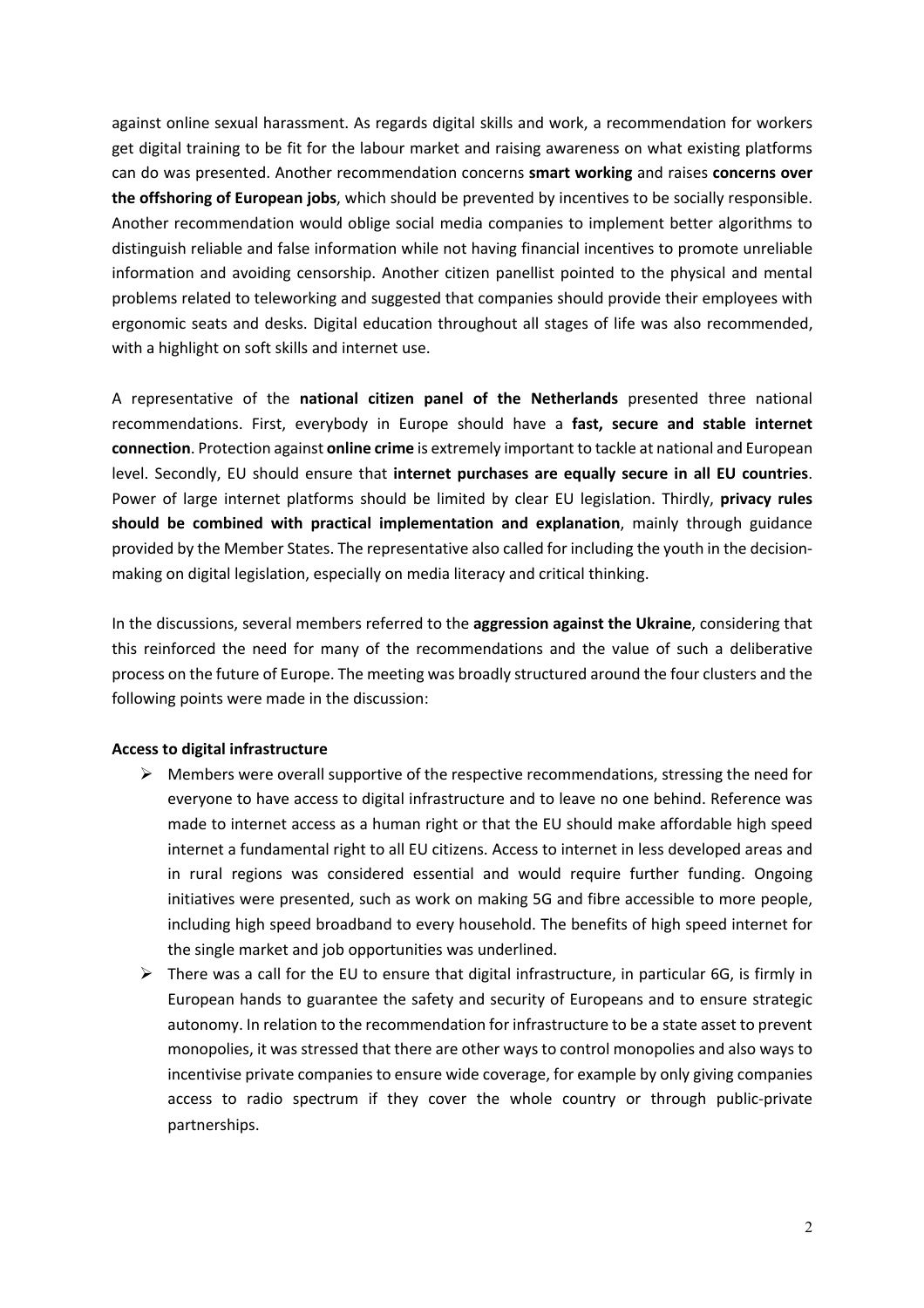### **Digital skills that empower people**

- $\triangleright$  The need to ensure access to digital training and education was widely supported by members. Work on the Digital Education Action Plan was referred to.
- $\triangleright$  Digital skills were considered crucial from several angles. They were for example seen as a way to handle fake news and safe internet use or to enable participation in the job market. Citizens should also be educated on their online rights, such as a right not being subject of algorithmic decision making. Digital skills and competences were seen as allowing citizens to become part of digital society. Inclusive digitalisation and access for more vulnerable groups was underlined as a priority, as well as the need to also focus on soft skills and netiquette in education.

### **Safe and trustworthy society**

- $\triangleright$  Cyber security was considered as a key priority by many and people's awareness of existing efforts and institutions should be increased.
- $\triangleright$  Fake news and misinformation were equally raised and the work ongoing in the context of the Digital Services Act proposal was referred to, which would introduce obligations for content moderation based on democratic principles while ensuring that fundamental rights are respected. Attention was drawn to the European Digital Media Observatory (EDMO).
- $\triangleright$  A code of conduct to fight fake news in addition to existing measures was suggested.
- $\triangleright$  One member suggested better EU-level coordination structures to avoid a disproportionate role on national authorities based on the country-of-origin principle.
- $\triangleright$  It was suggested that citizens should work more together with policymakers through participation. Digital transformation should reflect the fundamental rights of citizens, ensure protection of personal data and prevent discrimination.
- $\triangleright$  Not only what is illegal offline should be illegal online, but also human rights applicable offline should apply online.
- $\triangleright$  There was a suggestion to ban mass surveillance and facial recognition.
- $\triangleright$  Algorithms should be transparent, and agreeing on the legislative proposal on an Artificial Intelligence Act was seen as an important step.
- $\triangleright$  The possible misuse of cryptocurrency to avoid sanctions was stressed in the context of the Ukraine and the proposed Markets in Crypto-Assets Regulation (MICA).

#### **Digital innovation to strengthen the economy**

- $\triangleright$  In relation to the recommendation on smart working, some members stressed the need for technological developments to benefit workers physical and mental health, improve their life and to not be used as an opportunity by companies to reduce workers' rights.
- $\triangleright$  Transparency of introducing digital tools in the work place was considered important and workers should be included in the digitalisation at work.
- $\triangleright$  There was a suggestion to closely control surveillance at work and to prohibit mass surveillance and biometric recognition, as well as to have an enforceable right at EU level against decisions taken by AI algorithms.
- $\triangleright$  Cross-border telework in the EU should not face obstacles.
- $\triangleright$  Support for increasing Europe's resilience and reduce strategic dependencies was voiced.